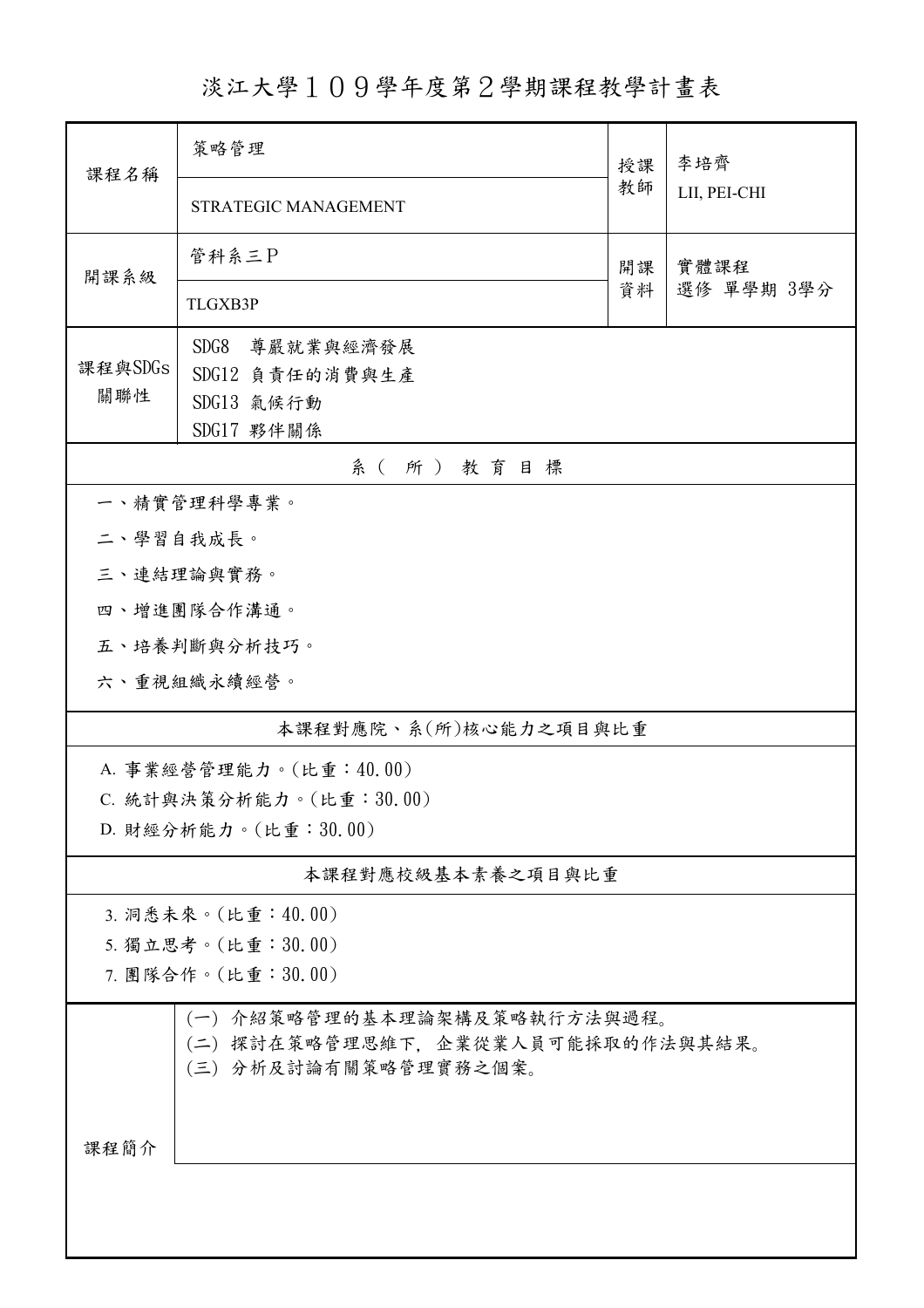|                                                                                                                                        | 1. Introducing basic theoretical frameworks and implementation processes of<br>strategic management |                                 |                               |                                                                                                                                                                                                                                                                                                                                                                                                 |                                  |  |  |  |
|----------------------------------------------------------------------------------------------------------------------------------------|-----------------------------------------------------------------------------------------------------|---------------------------------|-------------------------------|-------------------------------------------------------------------------------------------------------------------------------------------------------------------------------------------------------------------------------------------------------------------------------------------------------------------------------------------------------------------------------------------------|----------------------------------|--|--|--|
|                                                                                                                                        | 2. Studying business practitioners' possible actions and the consequences                           |                                 |                               |                                                                                                                                                                                                                                                                                                                                                                                                 |                                  |  |  |  |
|                                                                                                                                        | from strategic-oriented mindset.<br>3. Analyzing and discussing strategic management cases.         |                                 |                               |                                                                                                                                                                                                                                                                                                                                                                                                 |                                  |  |  |  |
| 本課程教學目標與認知、情意、技能目標之對應                                                                                                                  |                                                                                                     |                                 |                               |                                                                                                                                                                                                                                                                                                                                                                                                 |                                  |  |  |  |
|                                                                                                                                        |                                                                                                     |                                 |                               | 將課程教學目標分別對應「認知 (Cognitive)」、「情意 (Affective)」與「技能(Psychomotor)」                                                                                                                                                                                                                                                                                                                                  |                                  |  |  |  |
|                                                                                                                                        | 的各目標類型。                                                                                             |                                 |                               |                                                                                                                                                                                                                                                                                                                                                                                                 |                                  |  |  |  |
| 一、認知(Cognitive):著重在該科目的事實、概念、程序、後設認知等各類知識之學習。<br>二、情意(Affective):著重在該科目的興趣、倫理、態度、信念、價值觀等之學習。<br>三、技能(Psychomotor):著重在該科目的肢體動作或技術操作之學習。 |                                                                                                     |                                 |                               |                                                                                                                                                                                                                                                                                                                                                                                                 |                                  |  |  |  |
| 序<br>號                                                                                                                                 |                                                                                                     | 教學目標(中文)<br>教學目標(英文)            |                               |                                                                                                                                                                                                                                                                                                                                                                                                 |                                  |  |  |  |
|                                                                                                                                        | 一、使學生熟悉策略管理之理論及<br>實務運作; 二、使學生接觸不同<br>的策略規劃思維; 三、使學生瞭<br>解當前策略管理環境的狀況。                              |                                 |                               | 1. Familiarize participants with strategic management<br>theories and practices through case analysis; 2.<br>Expose participants to various perspectives in<br>strategic planning via group studies and discussions;<br>3. Enhance participants' sensibility to current<br>strategic management environments from discussions<br>of contemporary strategic management literature and<br>issues. |                                  |  |  |  |
|                                                                                                                                        | 教學目標之目標類型、核心能力、基本素養教學方法與評量方式                                                                        |                                 |                               |                                                                                                                                                                                                                                                                                                                                                                                                 |                                  |  |  |  |
| 序號                                                                                                                                     | 目標類型                                                                                                | 院、系(所)<br>核心能力                  | 校級<br>基本素養                    | 教學方法                                                                                                                                                                                                                                                                                                                                                                                            | 評量方式                             |  |  |  |
| $\perp$                                                                                                                                | 認知                                                                                                  | <b>ACD</b>                      | 357                           | 講述、討論、發表                                                                                                                                                                                                                                                                                                                                                                                        | 測驗、討論(含課<br>堂、線上)、報告(含口<br>頭、書面) |  |  |  |
|                                                                                                                                        |                                                                                                     |                                 |                               | 授課進度表                                                                                                                                                                                                                                                                                                                                                                                           |                                  |  |  |  |
| 週<br>次                                                                                                                                 | 日期起訖                                                                                                | 內 容 (Subject/Topics)<br>備註      |                               |                                                                                                                                                                                                                                                                                                                                                                                                 |                                  |  |  |  |
| 1                                                                                                                                      | $110/02/22$ ~<br>110/02/28                                                                          | 課程簡介 / 策略管理過程                   |                               |                                                                                                                                                                                                                                                                                                                                                                                                 |                                  |  |  |  |
| 2                                                                                                                                      | $110/03/01$ ~<br>110/03/07                                                                          | 和平紀念日補假                         |                               |                                                                                                                                                                                                                                                                                                                                                                                                 |                                  |  |  |  |
| 3                                                                                                                                      | $110/03/08$ ~<br>110/03/14                                                                          | 外部環境分析/Tim Cook pp. 1-23        |                               |                                                                                                                                                                                                                                                                                                                                                                                                 |                                  |  |  |  |
| 4                                                                                                                                      | $110/03/15$ ~<br>110/03/21                                                                          | 內部環境分析/Tim Cook pp. 25-42       |                               |                                                                                                                                                                                                                                                                                                                                                                                                 |                                  |  |  |  |
| 5                                                                                                                                      | $110/03/22$ ~<br>110/03/28                                                                          |                                 | 價值鍊活動與競爭優勢/Tim Cook pp. 44-87 |                                                                                                                                                                                                                                                                                                                                                                                                 |                                  |  |  |  |
| 6                                                                                                                                      | $110/03/29$ ~<br>110/04/04                                                                          | 教學行政觀摩日 (不上課)                   |                               |                                                                                                                                                                                                                                                                                                                                                                                                 |                                  |  |  |  |
| 7                                                                                                                                      | $110/04/05$ ~<br>110/04/11                                                                          | 清明節補假                           |                               |                                                                                                                                                                                                                                                                                                                                                                                                 |                                  |  |  |  |
|                                                                                                                                        | $110/04/12$ ~<br>110/04/18                                                                          | 策略聯盟、併購與多角化/Tim Cook pp. 89-106 |                               |                                                                                                                                                                                                                                                                                                                                                                                                 |                                  |  |  |  |